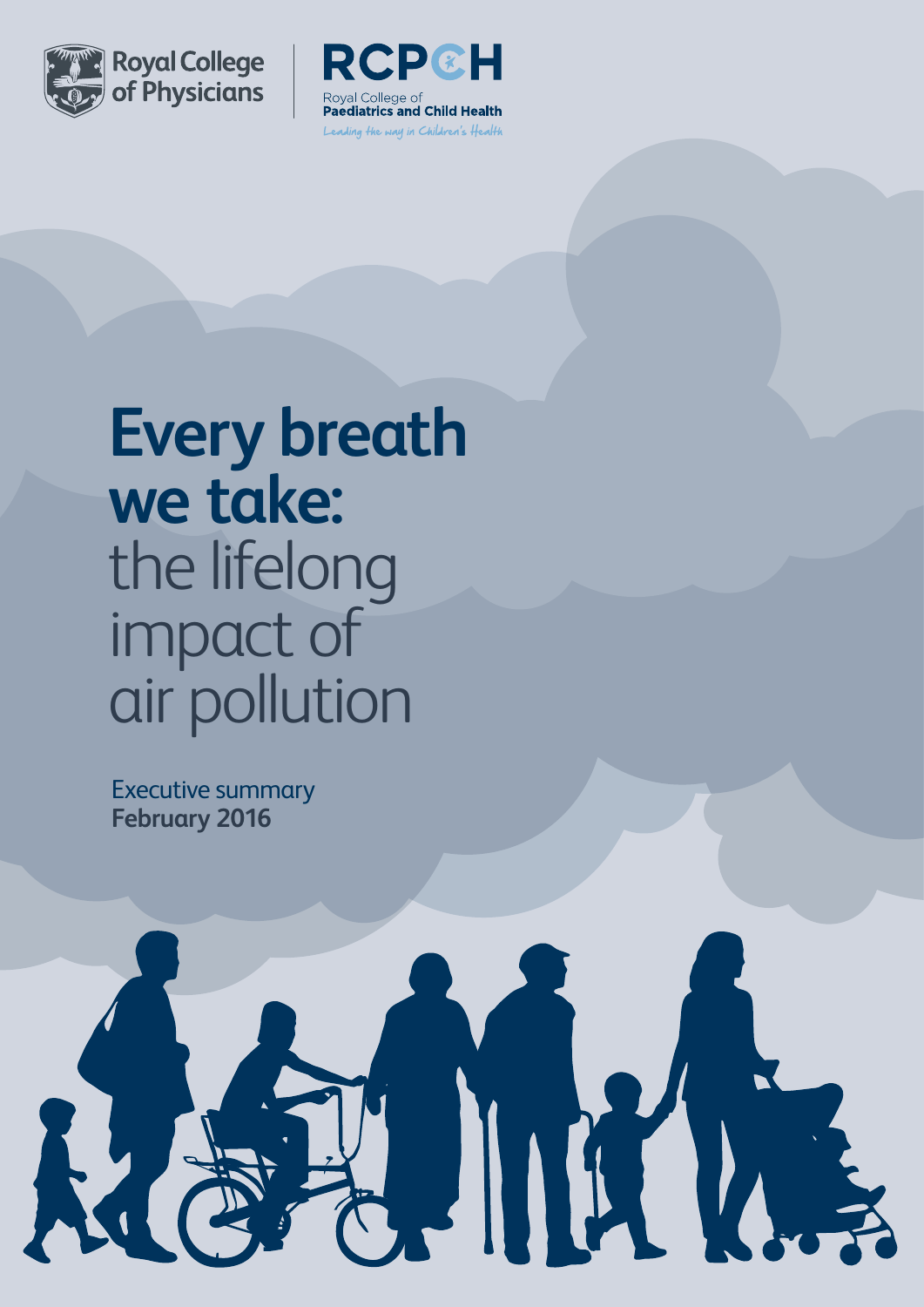# **Why tackle this issue?**

Each year in the UK, around 40,000 deaths are attributable to exposure to outdoor air pollution, with more linked also to exposure to indoor pollutants.

Air pollution plays a role in many of the major health challenges of our day, and has been linked to cancer, asthma, stroke and heart disease, diabetes, obesity, and changes linked to dementia.

Neither the concentration limits set by government, nor the World Health Organization's air quality guidelines, define levels of exposure that are entirely safe for the whole population. When our patients are exposed to such a clear and avoidable cause of death, illness and disability, it is our duty as doctors to speak out.

### **How we approached the task**

This report is a joint effort by the Royal College of Paediatrics and Child Health (RCPCH) and the Royal College of Physicians (RCP).

The two colleges assembled experts in medicine and environmental sciences to discuss the evidence and draw up recommendations. We searched the literature and heard detailed evidence from experts and key organisations. A draft of the report was circulated to a wide range of stakeholders for comment.

Full details of the scientific references, evidence heard and stakeholders consulted are available on the RCP website.<sup>1</sup>

### **Effects across a lifetime**

This damage occurs across a lifetime, from a baby's first weeks in the womb all the way through to the years of older age.

Gestation, infancy and early childhood are vulnerable times because the young body is growing and developing rapidly. We know that the heart, brain, hormone systems and immunity can all be harmed by air pollution. Research is beginning to point towards effects on growth, intelligence, and development of the brain and coordination. Harm to babies and children will have an impact that lasts far into the future. For the same reason, any air quality improvements we make now will have long-lasting benefits.

Older people, and adults with long-term conditions, are also vulnerable to the effects of air pollution. Improving air quality will help them to stay independent and well, benefiting individuals and easing the pressure on our NHS and social services.

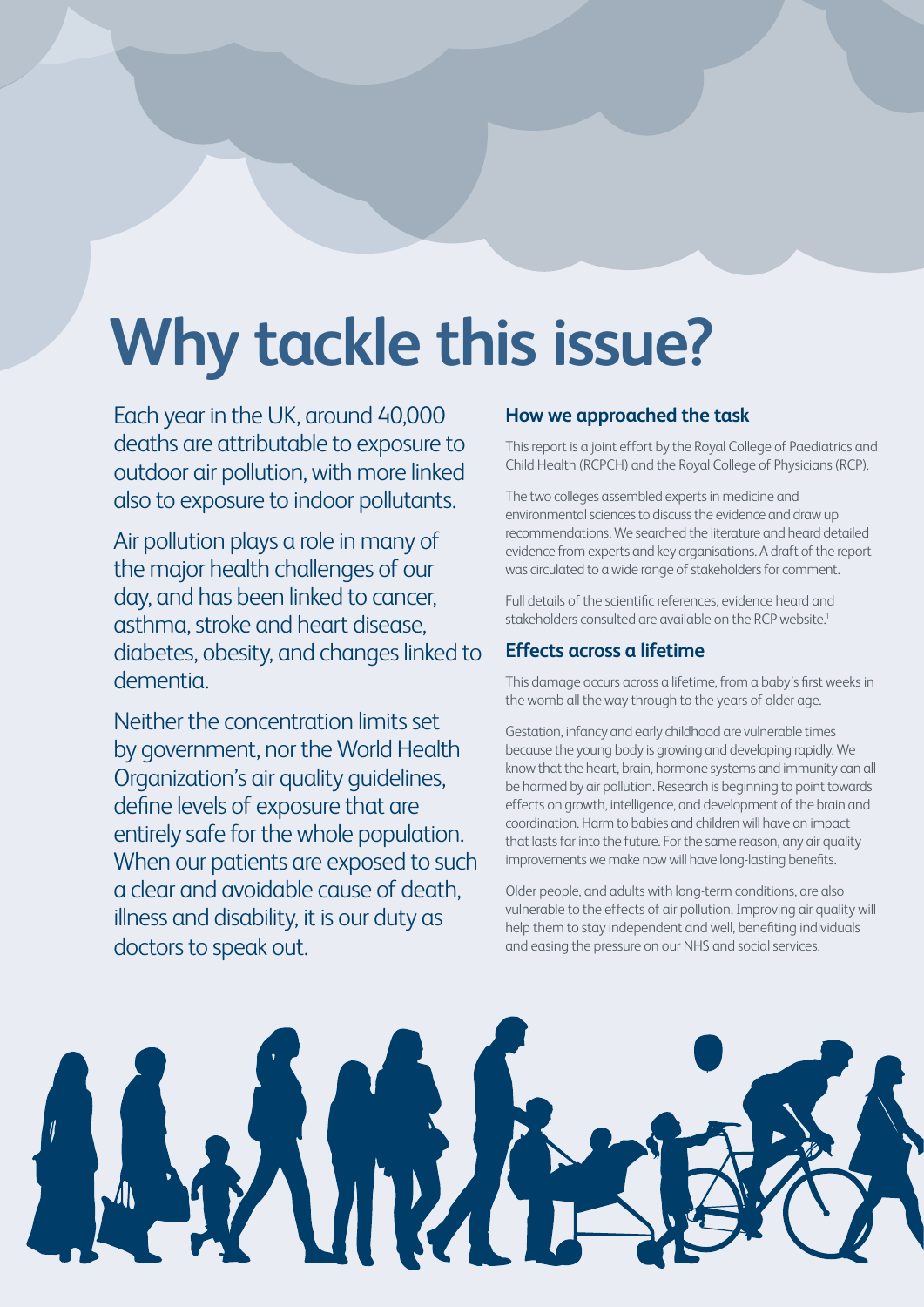### **The most vulnerable suffer the most harm**

Air pollution is harmful to everyone. However, some people suffer more than others because they:

- > live in deprived areas, which often have higher levels of air pollution
- > live, learn or work near busy roads
- > are more vulnerable because of their age or existing medical conditions.

Some chemicals in air pollution may be implicated in the development of obesity. It may be a vicious circle, because we also know that obese people are more sensitive to air pollution.

These vulnerabilities are heightened among those living in the most deprived communities. This is due to poor housing and indoor air quality, the stress of living on a low income, and limited access to healthy food and/or green spaces. Moving away from an area of high outdoor air pollution may be unaffordable for local residents. Some people may not want to leave their homes – and they should not have to.

#### **Costs of air pollution**

The annual mortality burden in the UK from exposure to outdoor air pollution is equivalent to around 40,000 deaths. To this can be added further impacts from exposure to indoor air pollutants such as radon and second-hand smoke.

The health problems resulting from exposure to air pollution also have a high cost to society and business, our health services, and people who suffer from illness and premature death. In the UK, these costs add up to more than £20 billion every year.

Vulnerable people are prisoners of air pollution, having to stay indoors and limit their activity when pollution levels are high. This is not only unjust; it carries a cost to these individuals and the community from missed work and school, from more health problems due to lack of exercise, and from social isolation.

Taking action will reduce pain, suffering and demands on the NHS, while getting people back to work, learning, and an active life. The value of these benefits far exceeds the cost of reducing emissions.

### **Air pollution and climate change**

Air pollution plays a key role in the process of climate change, which places our food, air and water supplies at risk, and poses a major threat to our health.

Several pollutants that cause this environmental damage are also toxic to our bodies. Therefore, many of the changes that would decrease air pollution to protect our health – especially using energy more efficiently and burning less solid fuel and oil – would also help to slow down the overheating of our planet.

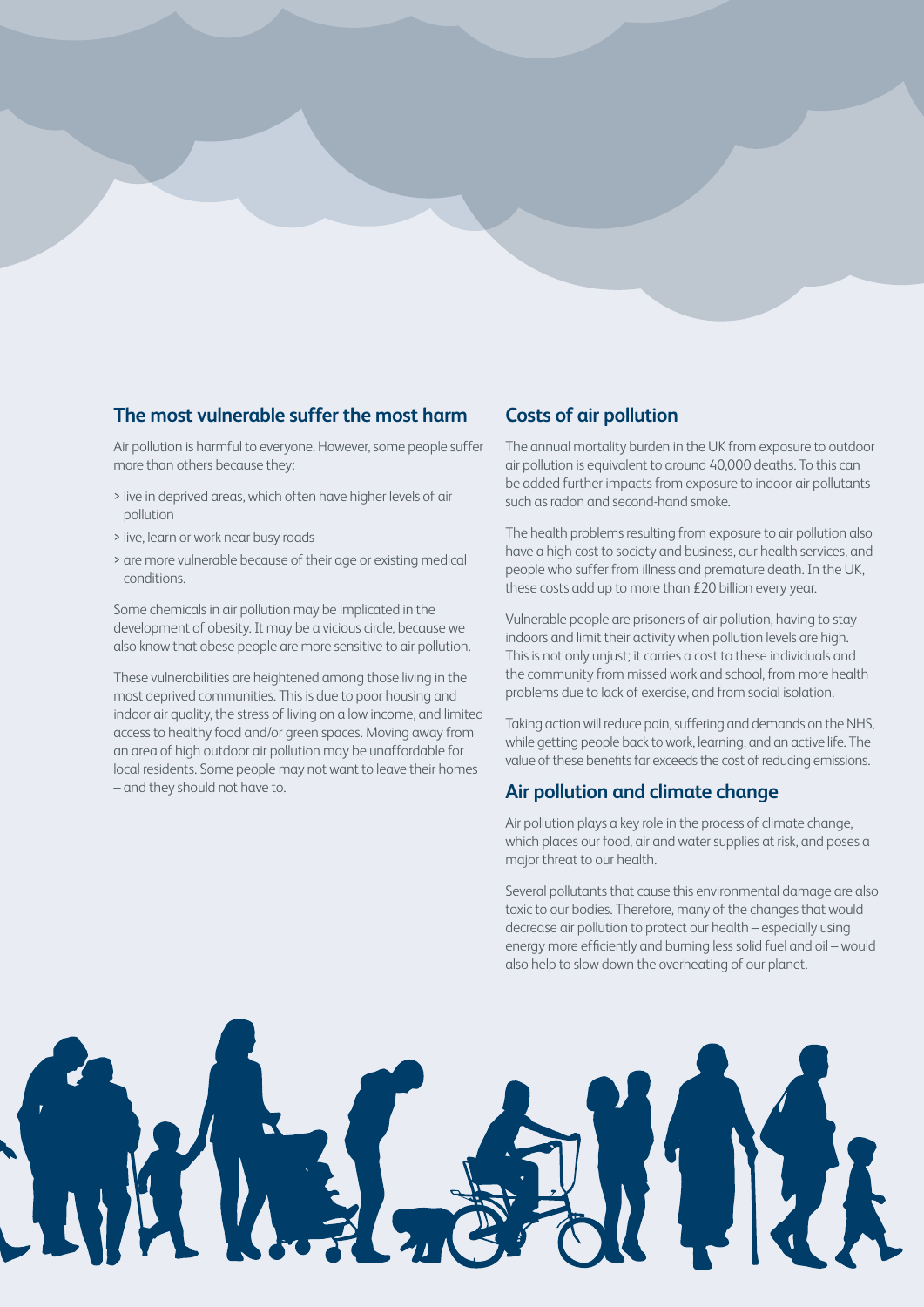### **Recommendations for action a**

Everyone has some responsibility for reducing air pollution. Real change will only occur when everyone accepts this responsibility, and makes a concerted effort. This includes European, national and local government, business and industry, schools and the NHS, as well as individuals in society at large.

Act now, think long term. As a community, we must act now, and with urgency, to protect the health, wellbeing and economic sustainability of today's communities and future Act now, think long term. As a community, we must act now, and with urgency, to protect the health, wellbeing an economic sustainability of today's communities and future generations. Government must empower local authorit incentivise industry to plan for the long term.

**Educate professionals and the public.** The NHS and patient charities must educate health professionals, policymakers and the public about the serious harm that air **Educate professionals and the public.** The NHS and patient charities must educate health professionals, policymakers and the public about the serious harm that air pollution causes. Health professionals, in particular, ha inform their patients.

**Promote alternatives to cars fuelled by petrol and diesel.** Government, employers and schools should encourage and facilitate the use of public transport and active travel options **Promote alternatives to cars fuelled by petrol and diesel.**<br> **3** Government, employers and schools should encourage and facilitate the use of public transport and active travel options like walking and cycling. Active tra which will have major health benefits for everyone. Local transport plans, especially in deprived areas, should:

- > expand cycle networks
- > require cycle training at school
- > promote safe alternatives to the 'school run', based on walking, public transport and cycling instead of cars
- > encourage employers to support alternatives to commuting by car
- > promote leisure cycling
- > develop 'islands' of space away from traffic, for safer walking and cycling.

European, national and local policies should also encourage the use of hybrid electrical and hydrogen-powered vehicles.

**Put the onus on the polluters.** Polluters must be required to take responsibility for harming our health. Political leaders at a local, national and EU level must introduce tougher **Put the onus on the polluters.** Polluters must be required to take responsibility for harming our health. Political leaders at a local, national and EU level must introduce tougher regulations, including reliable emission also enforce regulations vigorously, especially in deprived areas where pollution levels are higher and people are more vulnerable.

**Monitor air pollution effectively.** Air pollution monitoring by central and local government must track exposure to harmful pollutants in major urban areas and near schools. **Monitor air pollution effectively.** Air pollution monitoring by central and local government must track exposure to harmful pollutants in major urban areas and near schools. These results should be communicated proactivel in a clear way that everyone can understand. When levels exceed EU limits or World Health Organization guidelines, local authorities must immediately publish serious incident alerts.

**Act to protect the public health when air pollution**  levels are high. When these limits are exceeded, local authorities *must* have the power to close or divert roads to reduce the volume of traffic, especially near schools. **6**

**Tackle inequality.** Our most deprived communities are exposed to some of the worst outdoor and indoor air quality, contributing to the gap in life expectancy of nearly 10 years between the most and the least affluent communities. Regulators, local government and NHS organisations must prioritise improvements in air quality in our most deprived areas, setting high standards of emission control across all sectors of industry. **7**

**Protect those most at risk.** Children, older people, and people with chronic health problems are among the most vulnerable to air pollution. Public services must take account **8** Protect those most at risk. Children, older people, and people with chronic health problems are among the most vulnerable to air pollution. Public services must take account of this disproportionate harm through local policies for housing and schools, equalities impact assessments, and joint strategic needs assessments. At an individual level, healthcare professionals should help vulnerable patients protect themselves from the worst effects of air pollution.

**Lead by example in the NHS.** The NHS is one of the largest employers in Europe, contributing 9.1% of the UK's gross domestic product (GDP). The health service must no longer **Lead by example in the NHS.** The NHS is one of the largest employers in Europe, contributing 9.1% of the UK's gross domestic product (GDP). The health service must no longer be a major polluter; it must lead by example an for clean air and safe workplaces. In turn, this action will reduce the burden of air-pollution-related illness on the NHS. As pointed out in two earlier reports,<sup>2,3</sup> the Department of Health, NHS England and the devolved administrations must give commissioners and providers incentives to reduce their emissions, and protect their employees and patients from dangerous pollutants.<sup>4</sup>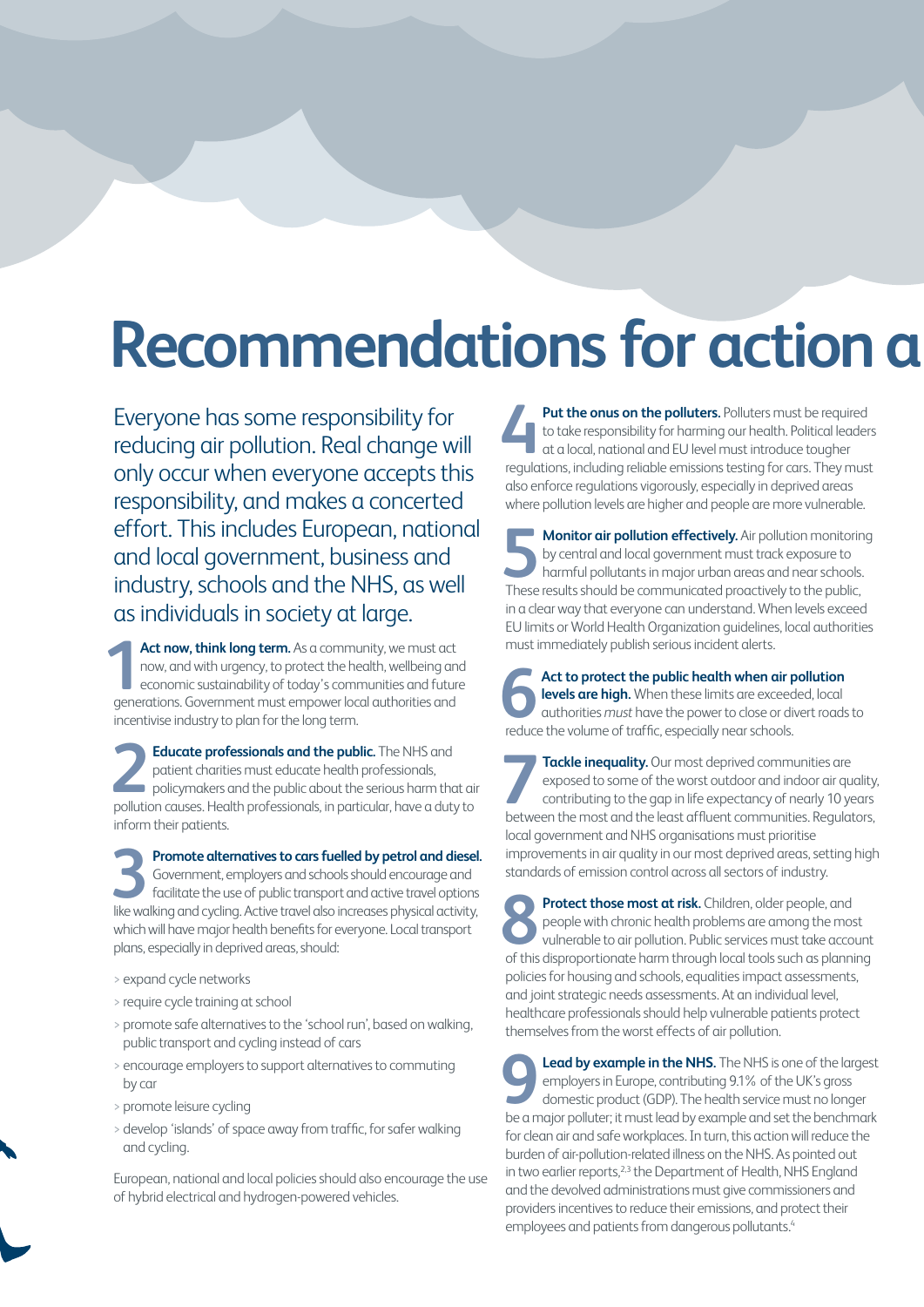## nd research – what must be done

**Define the economic impact of air pollution.** Air pollution damages not only our physical health, but also our economic wellbeing. We need further research into the economic impact of air pollution, and the potential economic benefits of well-designed policies to tackle it. **10**

**Quantify the relationship between indoor air pollution and health.** We must strengthen our understanding of the relationship between indoor air pollution and health, including the key risk factors and effects of poor air quality in our homes, schools and workplaces. A coordinated effort among policymaking bodies will be required to develop and apply any necessary policy changes. **11**

**Determine how global trends are affecting air quality.** From increased energy production and consumption to global economic development and urbanisation, we need to improve our understanding of how major social and economic trends are affecting air quality and its twin threat, climate change. **12**

**Develop new technologies to improve air pollution monitoring.** We need better, more accurate and wider-ranging monitoring programmes so that we can track population-level exposure to air pollution. We also need to develop adaptable monitoring techniques to measure emerging new pollutants, and known pollutants that occur below current concentration limits. We must develop practical technology – such as wearable 'smart' monitors – that empower individuals to check their exposure and take action to protect their health. **13**

#### **Study the effects of air pollution on health.**

To appreciate fully the risk to health, we need further research on air pollution's effects on the body. In addition to lung and cardiovascular disease, research into the adverse health effects of pollution should accommodate systemic effects such as obesity, diabetes, changes linked to dementia, and cancer, as well as effects on the developing fetus and in early childhood. **14**

#### **What can I do?**

Everyone can help by:

- > trying alternatives to car travel or preferably taking the active option: bus, train, walking and cycling
- > aiming for energy efficiency in our homes
- > keeping gas appliances and solid fuel burners in good repair
- > asking their local council and MP to take action
- > learning more about air quality and staying informed.

The collective effect of actions by a large number of individuals, together with action by local councils and governments, can make a significant difference to pollutant exposure.

- [1 www.rcplondon.ac.uk/projects/outputs/every-breath-we-take-lifelong-impact-air](https://www.rcplondon.ac.uk/projects/outputs/every-breath-we-take-lifelong-impact-air-pollution)pollution
- 2 www.nihr.ac.uk/policy-and-standards/nihr-carbon-reduction-guidelines.htm
- [3 www.sduhealth.org.uk/documents/Carbon\\_Footprint\\_summary\\_NHS\\_update\\_2013.](http://www.sduhealth.org.uk/documents/carbon_footprint_summary_nhs_update_2013.pdf) pdf
- 4 Tomson C. Reducing the carbon footprint of hospital-based care. *Future Hosp J* 2015;2:57–62.